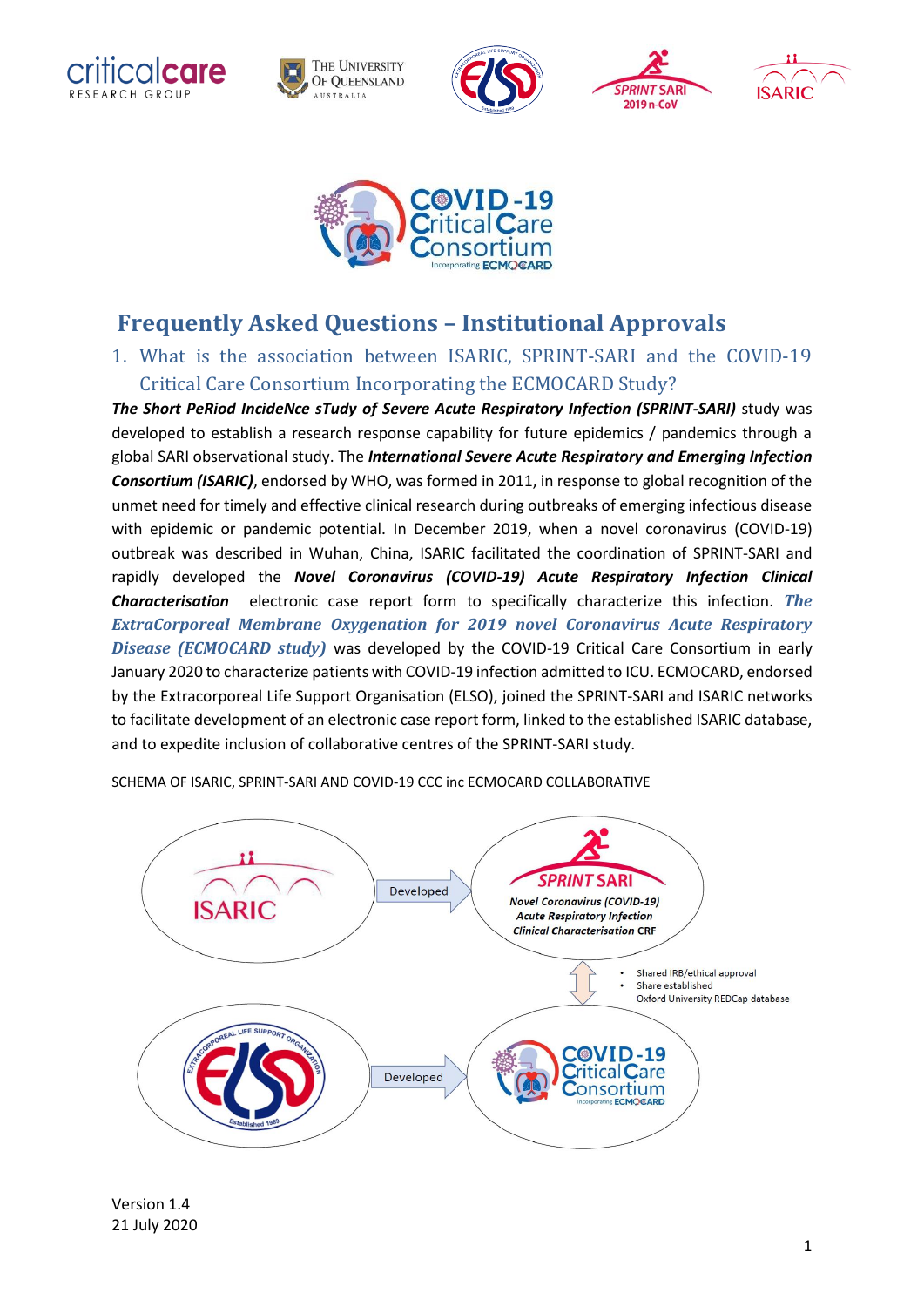







# 2. Does ECMOCARD only include patients undergoing ECMO?

No. The COVID-19 Critical Care Consortium Incorporating ECMOCARD Study does not only include ECMO patients. **It includes all COVID-19 patients in the ICU, even those which do not receive mechanical ventilation or ECMO.**

# 3. We do not have ethics approvals to participate in the joint ISARIC nCoV and ECMOCARD study? How do we do this?

The ECMOCARD study team will send you a starting package containing the study protocol, data collection form and an ethics approval request template letter. Study documents are also available via the ECMOCARD website: [www.covid-critical.com/](http://www.covid-critical.com/)study. These documents can be submitted to your Institutional Review Board (IRB)/Ethics Committee (EC) for approval to participate in the combined study. It is the responsibility of the participating hospital (see Question 11 & 12 below) to obtain all ethical and regulatory approvals required by your site to participate in this study. Once all necessary approvals are obtained at your site, email them to [ECMOCARD@health.qld.gov.au](mailto:g.libassi@uq.edu.au) and the study team will forward further instructions.

# 4. We have ethical approval for ISARIC nCoV but not for ECMOCARD. How do we proceed to get approvals for both?

The ECMOCARD study team will send you the combined study protocol and data collection form which will supersede the ISARIC documents previously submitted to your IRB/EC. We will also send an ethics amendment request template letter, which explains the addition of ECMOCARD to the ISARIC nCoV protocol. These documents are also available on the ECMOCARD website: www.covidcritical.com/study. Once the amendment has been approved at your site and all approvals are in place, email your IRB/ethics approval letter and data sharing agreement (if applicable. See Question 6 below) to [ECMOCARD@health.qld.gov.au.](mailto:g.libassi@uq.edu.au) We will forward further instructions regarding database access.

#### 5. Does our site need written informed consent from patients to participate?

This will be determined by the requirements of each hospital site's IRB/EC. Given that this study is gathering data which is already collected as part of standard care, and that all data leaving your hospital will be de-identified, we think that a waiver of patient consent should be considered by the IRB/EC. Participation in this study will pose negligible risk to the patient.

## 6. Do we need a contract/agreement between our hospital and ECMOCARD?

Only if your institution requires one.

If your site does need a contract, our preferred option is the ISARIC Data Sharing Agreement available at

[https://www.elso.org/Portals/0/Files/ECMOCard/ISARIC\\_Data\\_Platform\\_Terms\\_of\\_Data\\_Submissio](https://www.elso.org/Portals/0/Files/ECMOCard/ISARIC_Data_Platform_Terms_of_Data_Submission.pdf) [n.pdf](https://www.elso.org/Portals/0/Files/ECMOCard/ISARIC_Data_Platform_Terms_of_Data_Submission.pdf)

If the ISARIC agreement does meet your site's requirements, the study Sponsor, ELSO, can provide an alternate agreement template. This agreement is available via the ECMOCARD website: [www.covid](file:///C:/Users/CorleyA/Downloads/www.ecmocard.org)[critical.com/study](file:///C:/Users/CorleyA/Downloads/www.ecmocard.org)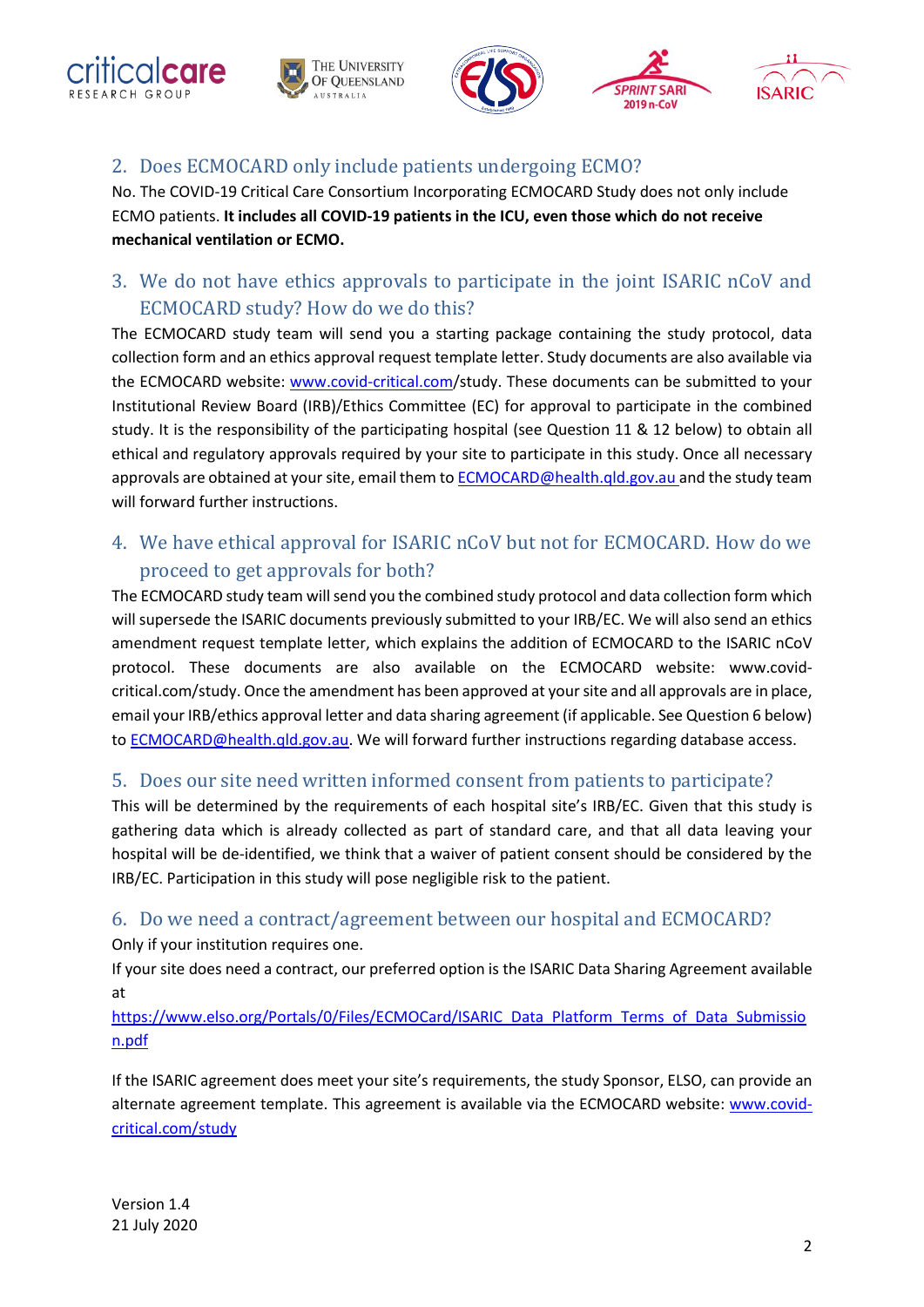









# 7. Is participation in sub studies mandatory?

No. Participation in sub studies is optional. If your site would like to participate in a sub-study, please ensure this is specifically mentioned in your IRB/EC approval letter. After your approval letter has been received by study coordinators at [ECMOCARD@health.qld.gov.au](mailto:ECMOCARD@health.qld.gov.au) , we will be in touch regarding access to the sub-study module/s in the REDCap database as this is a separate database to the joint ISARIC nCoV-ECMOCARD database.

#### 8. How will we transmit our data to you?

We have developed a database which is hosted by Oxford University, United Kingdom, so that all SPRINT SARI and ECMOCARD data can be entered seamlessly into one single database, called nCov\_EOT. If you already have ISARIC\_nCoV database access (SPRINT SARI), the nCoV\_EOT login will replace this. DO NOT ENTER DATA INTO BOTH DATABASES.

Once all ethical and regulatory approvals are received by ECMOCARD coordinators, a site-specific login/s will be provided. Only fully anonymised and de-identified data will be entered by the participating sites.

## 9. When can we start collecting data?

Once you have received all necessary ethical and regulatory approvals at your site, you can immediately commence data collection using the integrated ISARIC nCoV and ECMOCARD paper data form and data dictionary provided. Once you are supplied with your site-specific login/s for the REDCap database, you can enter data directly into the database.

## 10.We are having problems with the REDCap database. Who do we contact?

The REDCap Database Coordinator can deal with technical issues you are experiencing with the database [\(ECMOCARD@health.qld.gov.au\)](mailto:ECMOCARD@health.qld.gov.au) such as not being able access or login to the database. A REDCap CRF data completion guide will be provided to you at the time your REDCap logins are generated. In case of specific issues with the ECMOCARD content on the database you should contact [g.libassi@uq.edu.au](mailto:g.libassi@uq.edu.au) or [ECMOCARD@health.qld.gov.au](mailto:ECMOCARD@health.qld.gov.au) .

# 11.Who owns the data once it is entered into the REDCap database? Can my hospital access it for our own internal use? Can we publish it?

Clinical investigators contributing to the research efforts will be given full recognition for their efforts and will be given the opportunity to access data. Ownership of any data transferred to the REDCap eCRF will be retained by the site that contributed it. Authorship of any manuscripts arising from the data will be determined according to the internationally agreed criteria for authorship (www.icmje.org). Authorship of parallel studies conducted outside of the main trial will be according to the individuals involved in the study but must acknowledge the contribution of the involved investigators.

## 12.We are unsure of one of the questions on the CRF. Who do we contact?

For resolution of a clinical query regarding the study, firstly refer to your Principal Investigator and, if still unresolved, the Chief Investigator, Gianluigi Li Bassi [\(g.libassi@uq.edu.au\)](mailto:g.libassi@uq.edu.au) or Research Coordination Team, [ECMOCARD@health.qld.gov.au](mailto:ECMOCARD@health.qld.gov.au)

Version 1.4 21 July 2020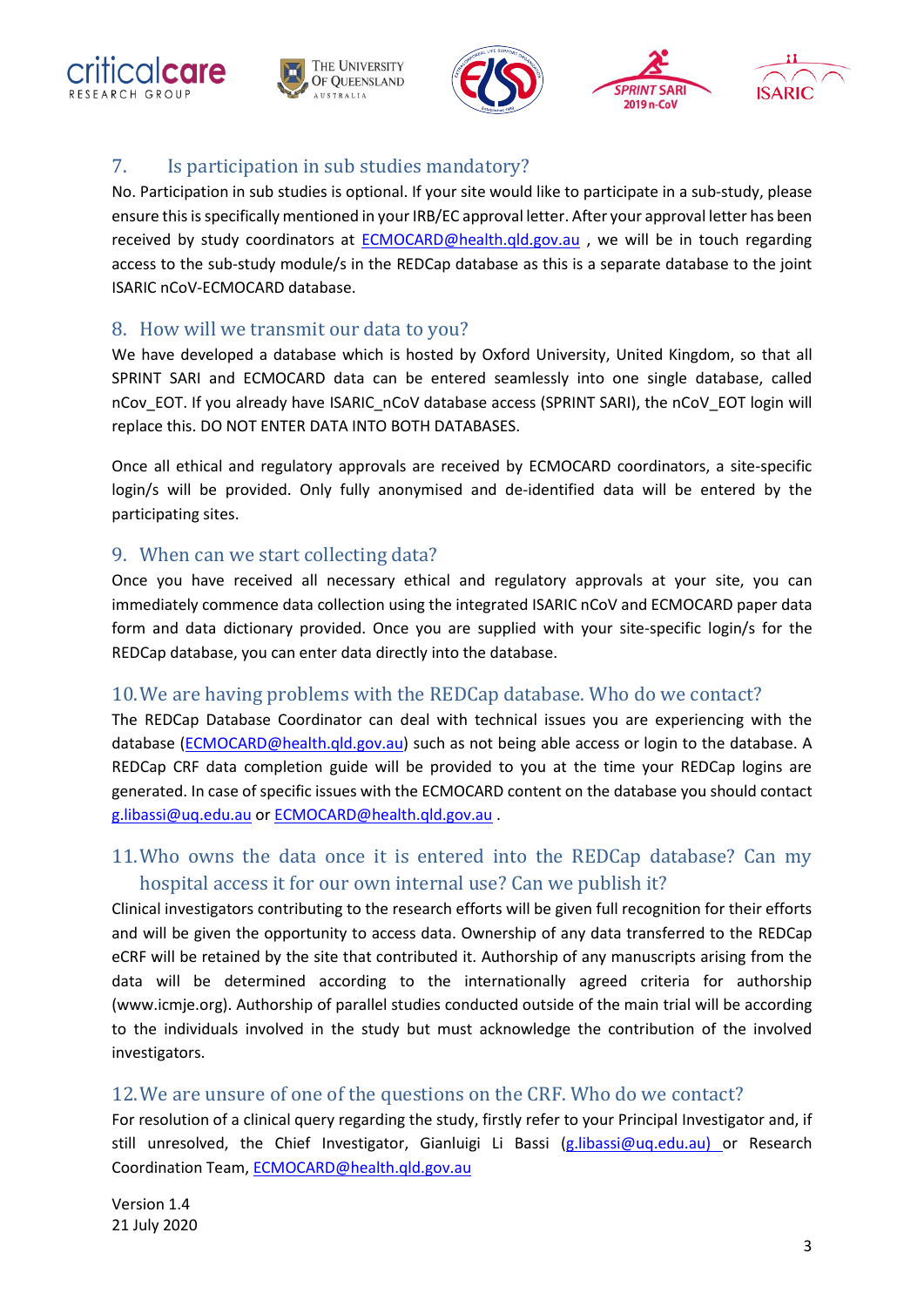







'Drop-in' teleconferences are held between 4:15pm – 5:15pm AEST every Tuesday and 7:30am – 8:30am AEST every Thursday, in which sites may discuss any ECMOCARD-specific data queries they have with ECMOCARD investigators. The teleconference is accessible via the link: Tuesday <https://uqz.zoom.us/j/98419097289> and Thursday [https://uqz.zoom.us/j/94398152451.](https://uqz.zoom.us/j/94398152451)If you need any further information regarding the teleconference, please contact us at [ECMOCARD@health.qld.gov.au](file:///C:/Users/CorleyA/Downloads/ECMOCARD@health.qld.gov.au)

#### 13.What are Regional Lead/s and what are their responsibilities?

The ECMOCARD project team will liaise with each participating region to identify an individual who will lead the project for that region.

The regional lead/s is responsible for:

- Identifying the investigator at participating sites
- Ensuring distribution of study materials (as required)
- Researching the country's ethical regulatory requirements and ensuring each site is adhering to ethical requirements
- Communicating with sites within their nation
- Communicating with the management committee.

The regional co-ordinator will be the primary contact for each site within the country and/or region.

#### 14.What are the responsibilities of the Principal Investigator at my hospital?

The Principal Investigator at your hospital agrees to:

- Perform the study in accordance with the study protocol, ICH guidelines for GCP and the applicable regulatory requirements.
- Produce progress reports, and any other required documentation required by the local IRB/EC
- Maintain records of study correspondence and applicable documentation as required by the local IRB/EC.
- Be responsible for the maintenance of a securely held enrolment log linking the patient hospital record number and the ECMOCARD study number.
- Provide reliable data and all information requested by the study protocol in an accurate and legible manner according to the instructions provided.